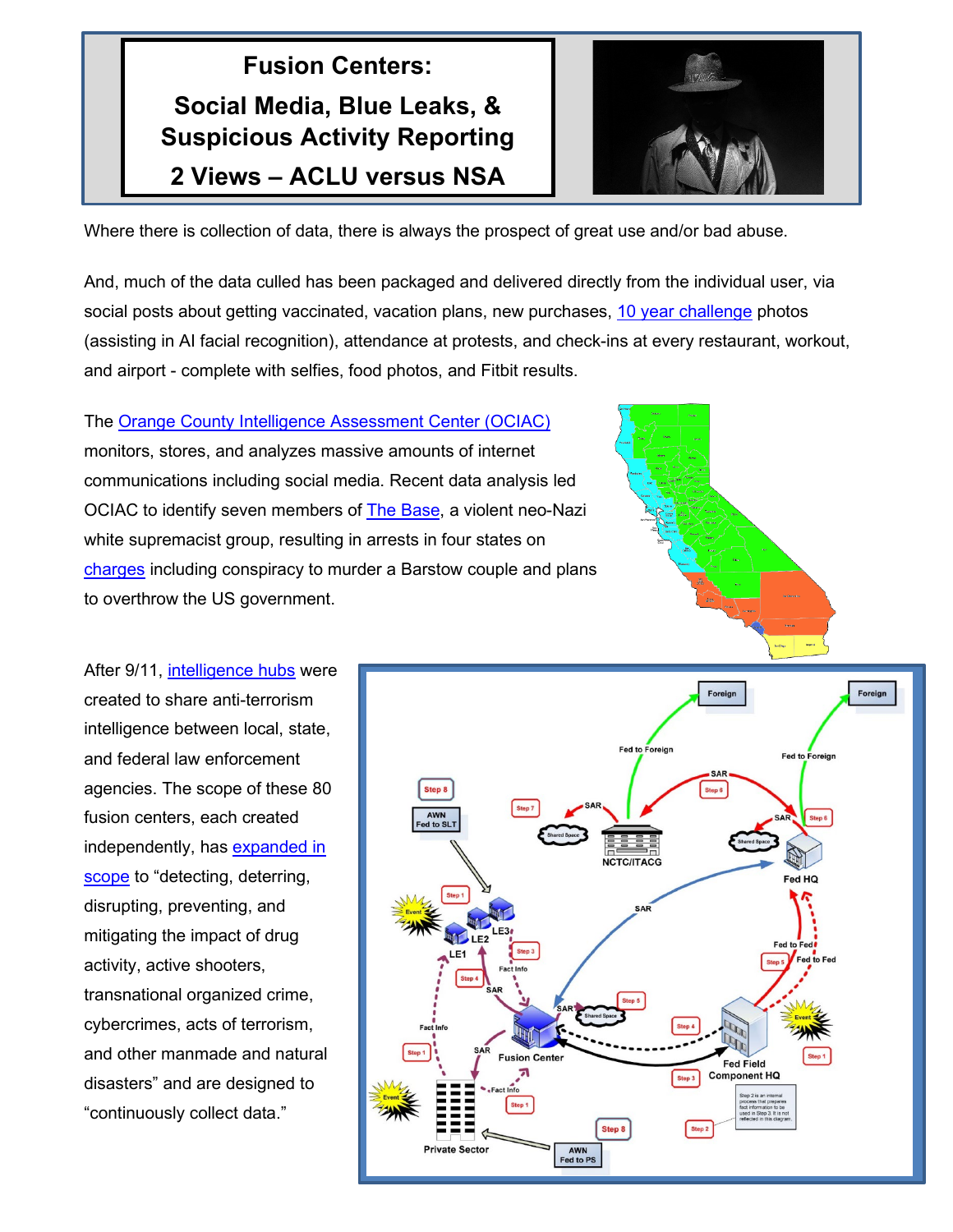Fusion centers gained attention recently after Black Lives Matters protests. A massive data leak, called ["the Blue Leaks",](https://en.wikipedia.org/wiki/BlueLeaks) of over a [million files](http://www.digitaljournal.com/tech-and-science/technology/looking-deep-into-the-blue-leaks-data-leak-revelation/article/573654) of highly sensitive FBI, law enforcement, and fusion center files, was published online, including [24 years of data](https://www.fiber.net/blog/blue-leaks-the-largest-published-hack-of-american-law-enforcement-agencies/) stolen from [251 law enforcement websites.](https://theintercept.com/2020/07/15/blueleaks-anonymous-ddos-law-enforcement-hack/) The data showed close monitoring of protests and BLM organizers. In Milwaukee, protestors identified from videos posted on social media received tickets in the mail for breaking curfew during the protests. Inspector Formolo explained that any social medial information accessed by Milwaukee's Virtual Investigations Unit (VIU) is [all open-source material,](https://wisconsinexaminer.com/2021/03/30/a-look-at-milwaukee-pds-fusion-center/) "Our guys are just pretty good at knowing how to go about connecting dots and stuff. That why we call it 'social network analysis.'"

The Blue Leaks include [personal information](https://securityboulevard.com/2020/12/blueleaks-is-huge-fail-for-anonymous-and-ddosecrets/) for police officers, such as name, rank, agency, email, home address, and cell phone number. [Some files](https://www.police1.com/cyber-security/articles/blueleaks-exposes-files-from-hundreds-of-us-police-departments-MEWaeGX1nNiibs7Z/) include ACH routing numbers, international bank account numbers, and other financial data. There are reasonable concerns that individual officers could be harmed as a result of the data breach.

[Ilia Lolochenko,](https://www.linkedin.com/in/kolochenko/?originalSubdomain=ch) Founder and CEO of [ImmuniWeb](https://www.immuniweb.com/) security company, expressed his [concerns](https://techmonitor.ai/techonology/cybersecurity/blue-leaks-data-dump) regarding publication of this largest hack of US law enforcement agencies, "The eventual outcome of this leak will likely have disastrous effects for many innocent people. First, it will likely inflict irreparable reputational, financial and even physical harm to suspects and people charged with crimes who later were acquitted in a court of law."

Fusion Centers are owned and operated by state and local entities with **support from federal partners** in the form of training, security clearances, and [Homeland Security grants.](https://www.dhs.gov/homeland-security-grant-program-hsgp) In early 2012, the Foreign Intelligence Surveillance Court approved sharing raw NSA data with the National Counterterrorism Center (NCTC) which oversees the intelligence community, including the Department of Homeland Security, FBI, and federal fusion center partners.

## Excerpt, [3 Ways to Improve Fusion Center Intelligence for](https://statetechmagazine.com/article/2021/03/3-ways-improve-fusion-center-intelligence-local-agencies)  [Local Agencies:](https://statetechmagazine.com/article/2021/03/3-ways-improve-fusion-center-intelligence-local-agencies)

"Data has a shelf life and must remain complete and timely. Incomplete data sets can cause certain criminal activities to be underrepresented, which can lead to law enforcement agencies either over- or underestimating threats and ineffectively allocating resources. Data must also be fresh and relevant; agencies can't afford to rely on outdated information, especially when dealing with rapidly unfolding events. Yet keeping data for historical learning and longitudinal studies its also important."

[Gretchen Stewart,](https://www.linkedin.com/in/gretchen-stewart-she-her-5a33b31/) Chief Data Scientist, [Intel Public Sector](https://www.intel.com/content/www/us/en/government/public-sector-solutions-overview.html) [Juan Colon,](https://www.linkedin.com/in/juanacolon/) Advisory Industry Consultant, [SAS Institute](https://www.sas.com/en_us/home.html)

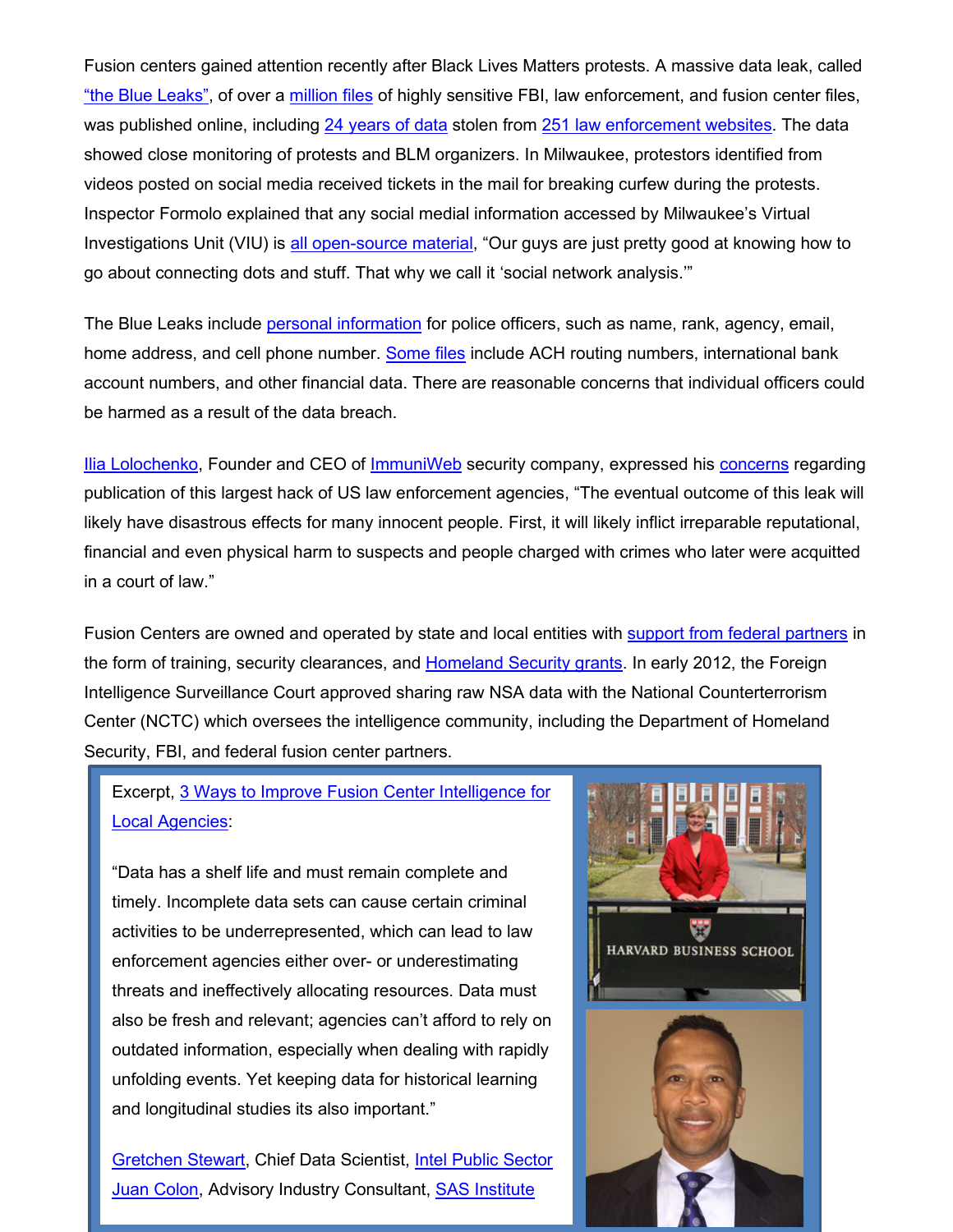The ACLU has [expressed concerns](https://www.aclu.org/report/whats-wrong-fusion-centers-executive-summary) that "[t]here appears to be at least some conscious effort to circumvent public oversight by obscuring who is really in charge of these fusion centers and what laws apply to them" finding that federal authorities reap the benefits of working with the centers but avoid responsibility. And, because some state have stronger privacy or open-records laws than the federal government, fusion centers can manipulate who owns the records or where they are officially held to avoid stricter privacy protections. "Since no two fusion centers are alike, it is difficult to make generalized statements about them. Clearly not all fusion centers are engaging in improper intelligence activities and not all fusion center operations raise civil liverties or privacy concerns. But some do, and the lack of a proper legal framework to regulate their activities is troublesome."

The National Security Agency (NSA) has [strategic partnerships](https://nsa.gov1.info/partners/index.html) with 80 global corporations including [AT&T,](https://www.att.com/) [DXC,](https://www.dxc.technology/) [HP,](http://welcome.hp.com/country/fg/fe/welcome.html) [Qwest,](https://en.wikipedia.org/wiki/Qwest_Corporation) [Motorola,](https://www.motorola.com/us/) [Cisco,](https://www.cisco.com/) [Qualcomm,](https://www.qualcomm.com/) [IBM,](https://www.ibm.com/us-en/) [Oracle,](https://www.oracle.com/index.html) [Intel,](https://www.intel.com/content/www/us/en/homepage.html) [Microsoft,](https://www.microsoft.com/en-us/?spl=1) and [Verizon](https://www.verizon.com/) to provide hardware, network infrastructure, application software, and operating system support. The NSA [collects data](https://nsa.gov1.info/data/) from internet searches, websites visited, emails sent/received, social media activity, blogging, videos watched and/or uploaded, photos viewed and/or uploaded, cell phone apps and GPS, phone call records, text messages, Skype calls, online purchases, credit card transactions, financial

information, legal documents, travel documents, health records, cable shows watched and/or recorded, commuter toll roads, electronic bus and subway passes, Smart passes, facial recognition data from surveillance cameras, educational records, arrest



records, driver's license, and DNA.